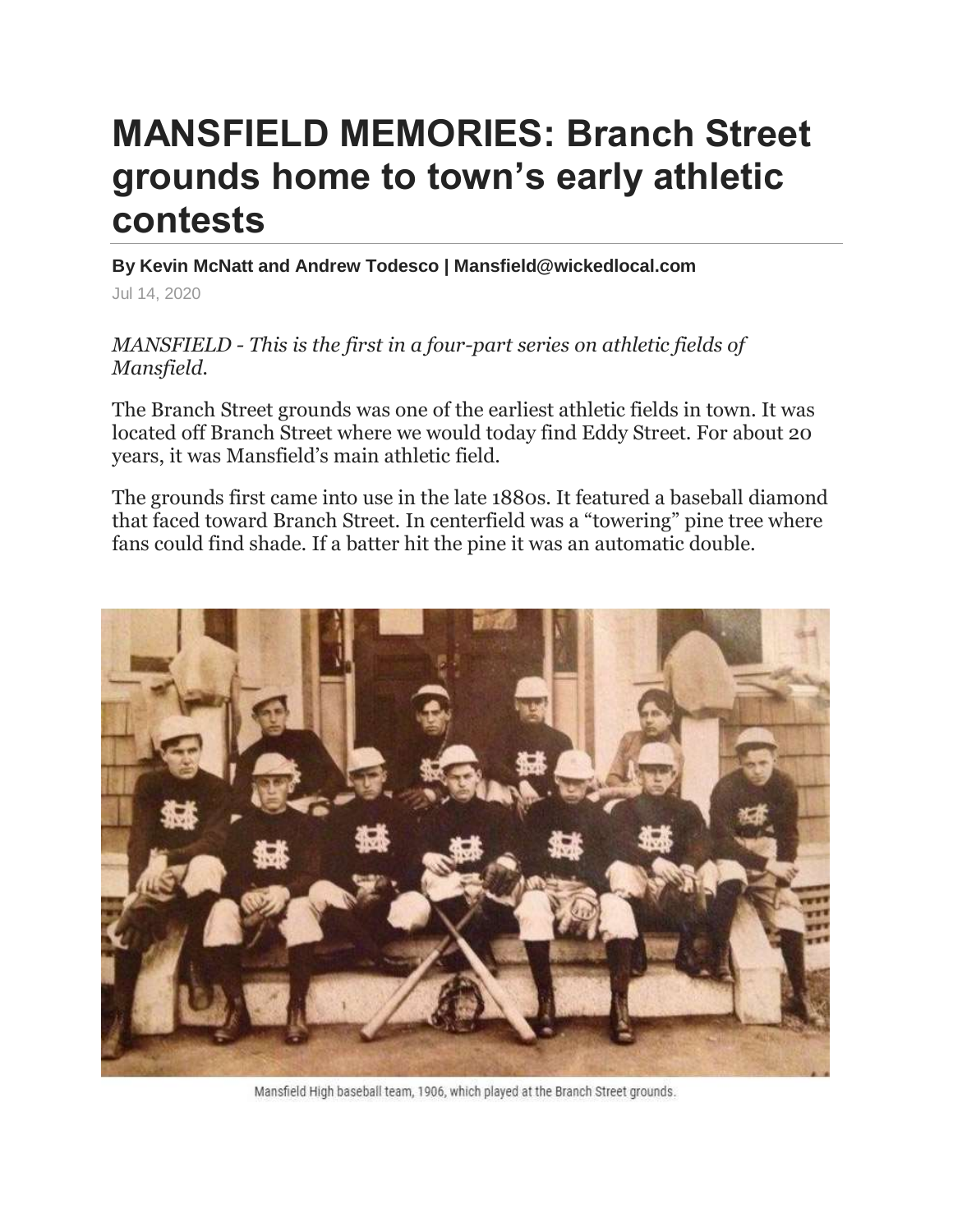

"Kimos" of Mansfield club football team in 1905, one of the teams which played on the Branch Street grounds.

Club baseball began on the Branch Street grounds in the late 1880s. These were local teams comprised of players generally in their late teens or 20s. They charged a modest fee for admission, usually 10 cents. They played clubs from nearby towns. Teams sometimes came from as far as Hyde Park, Jamaica Plain and Cambridge. Mansfield's club teams were talented and won more games than they lost.

But the Branch Street grounds was rugged. One account from an 1889 game against Mount Hope described "puddles four and five inches deep in some places." Still Mansfield sports fans showed up in support. One ballgame in 1892 was described as "magnificent" where the "cranks and shouters, including representatives from the clergy, town fathers, and other officials, were present in large numbers and cheered lustily."

The Branch Street crowds were not always kind to visitors. That same year The Mansfield News decried poor sportsmanship on the Mansfield sidelines. They said of a game versus Attleboro: "It is perhaps too much to expect the "hurrah"